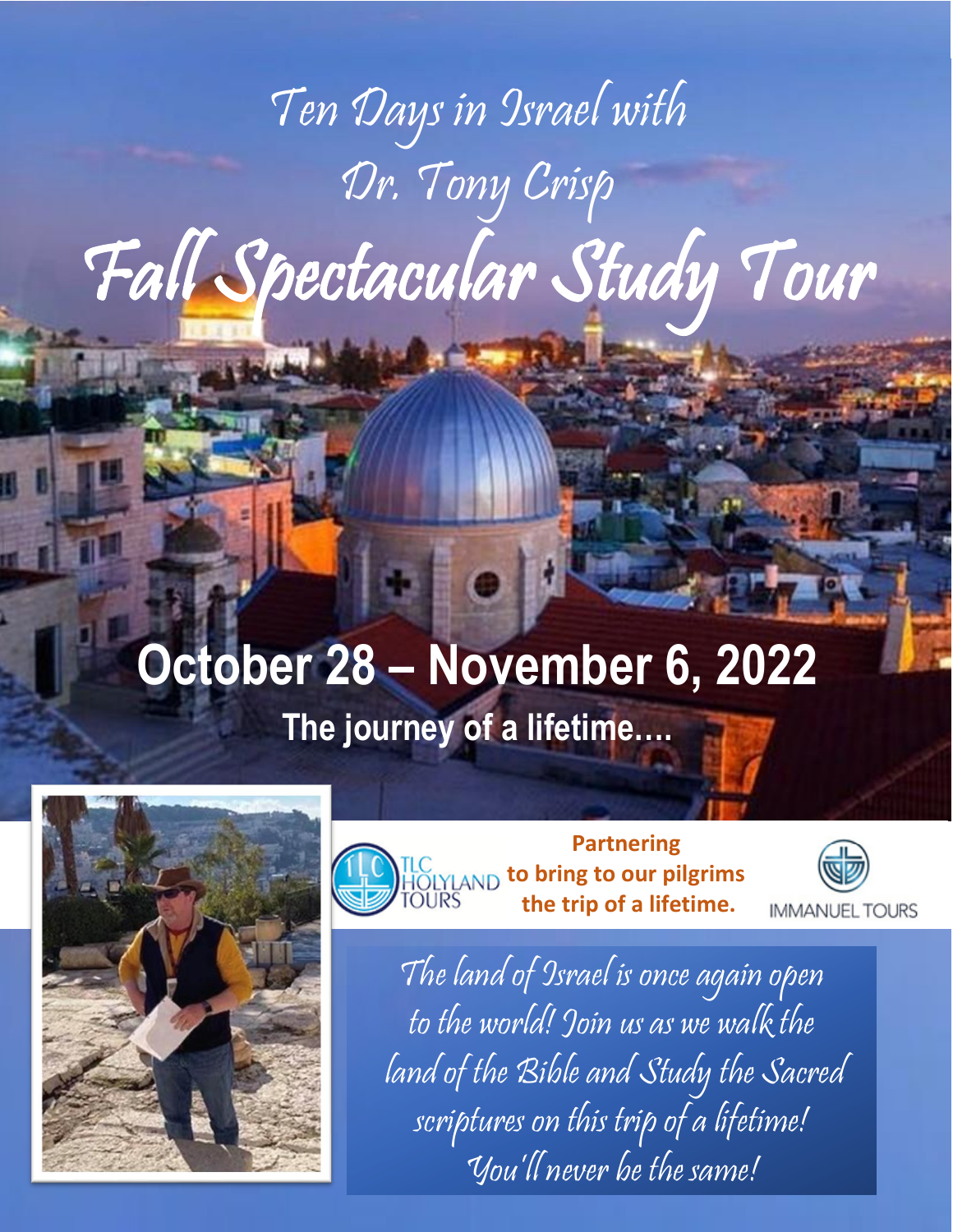## **October 28 – November 6, 2022 10 Day Israel Tour**

# **Base Price \$3,945\***

\*Per person, two people sharing a double room. Does not include trip tips of \$250, or estimated Airport Departure Tax/Fuel Surcharges of \$695 both billed before departure.

**To room alone add Single Supplement of \$889** Round trip air on Delta Airlines from (JFK) John F. Kennedy Airport in New York

# TOTAL PACKAGE: **\$4,890**

## **\*PRICE INCLUDES**

**7 Nights Accommodations** *or similar, on HB\**

| 1 night Ramada, Hadera Beach      |
|-----------------------------------|
| 3 nights Ramot, Sea of Galilee    |
| 3 Nights Dan Jerusalem, Jerusalem |

*\*HB is half-board: Israeli buffet breakfast and dinner.*

- Price per person sharing a twin-bedded room
- Meet and assist on arrival and departure at Ben Gurion Airport
- Eight (8) days touring in a modern, deluxe air conditioned coach
- English Speaking Government-licensed tour guide
- Half Board (HB); breakfast and dinners at hotels
- Other meals included: St. Peter's Fish Lunch, Farewell dinner.
- All tours, transfers and sightseeing as per itinerary
- Entrance fees as per itinerary
- Porterage at airport and hotels (one suitcase per person)



- Items of personal nature (ex.: laundry, drinks, etc.).
- Beverage during meals
- Trip tips as indicated, per person
- Trip Tips for personal services received
- Estimated Airport Departure Tax/Fuel Surcharge
- Passport or Trip Insurance cost
- Covid-related costs
- **Transportation to departure airport**

### **Important Information**

- **TLC Holyland Tours reserves the right to change the order of sites seen based on flight schedules or conditions on the ground**
- **\$500 Deposit required with Registration**
- **\$175 non-refundable for any reason (see Terms and Conditions for cancellation penalty phases)**
- **Trip Insurance Confirmation and Balance due by July 11, 2022**
- **Additional Documents required by June 26, 2022: Emergency Medical Information Sheet PASSPORT and** 
	- **Medical Insurance Card front & back copies**

**Before departure** receive a Complimentary TLC Travel Package: Journal and pen, Luggage Tags, Lanyard.

**Upon landing in TLV** receive a sturdy canvas backpack, map, and hat. At Farewell Dinner, receive a personalized Pilgrim's certificate, and gift.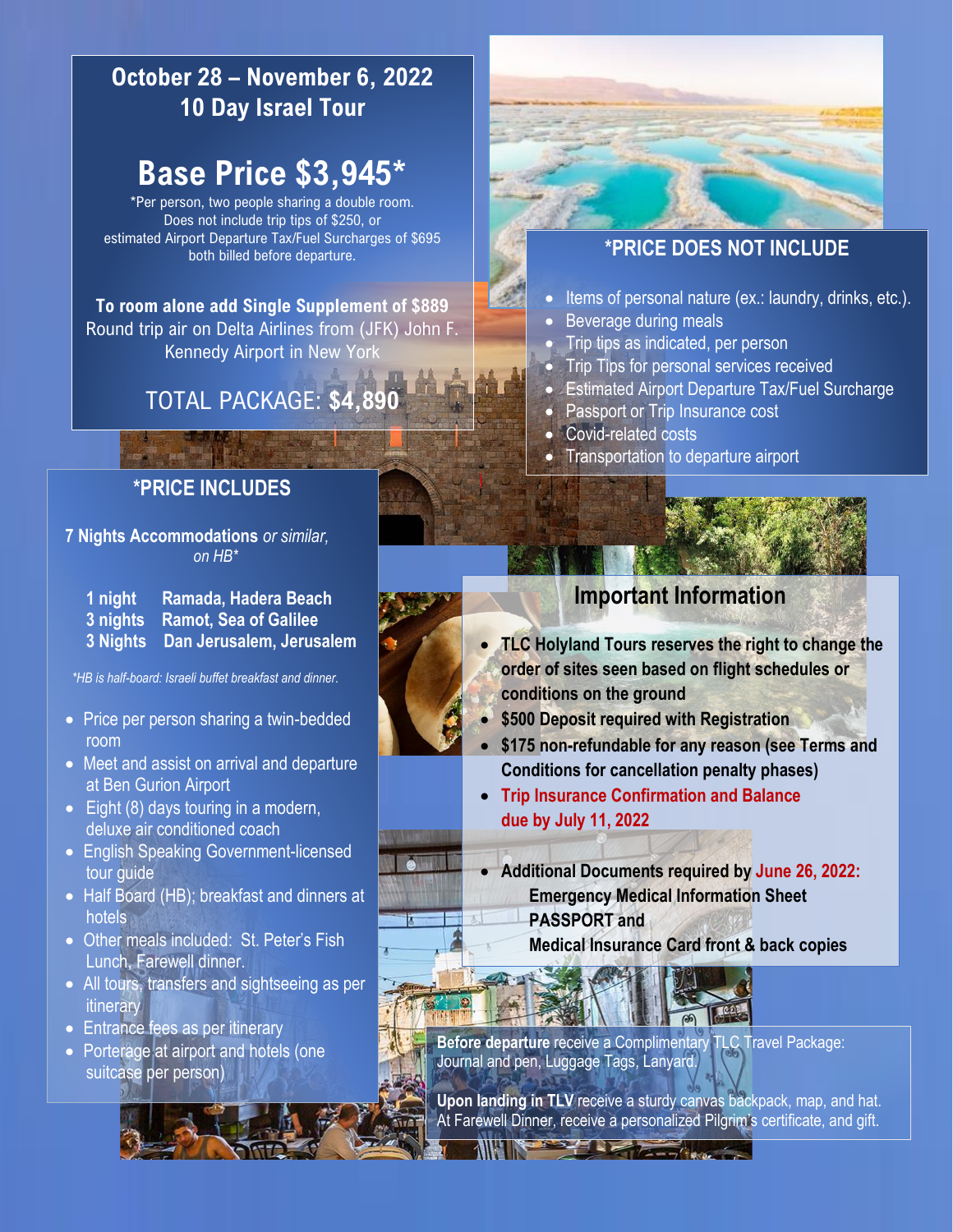

#### **Day 1 – Friday Depart USA on Delta Airlines from JFK in New York**

#### **Day 2 – Saturday**

**Arrive in Israel | Drive to your hotel on the Mediterranean Sea** You will be met by a representative at the airport, escorted through the process then provided transfer to the hotel on the Mediterranean Sea.

#### **Day 3 – Sunday**

#### **Caesarea Maritima | Mt. Carmel | Jezreel Valley | Megiddo | Nazareth | Arrive on the Sea of Galilee**

The day begins with a drive up the coast to the ancient port city of Caesarea Maritime where the ancient harbor, hippodrome and great theatre stand. The events of Acts 12 took place there. Close by you will see the aqueducts built by Herod the Great. From the heights of Mt. Carmel where Elijah slew the prophets of Baal view the Valley of Armageddon, then on to Megiddo, Solomon's ancient chariot city. Cross the Jezreel Valley, climb through the lower Galilean Mountains to Nazareth, the childhood home of Jesus. Your beautiful hotel overlooks the Sea of Galilee where you will have dinner and overnight.

#### **Day 4 – Monday**

#### **Sea of Galilee | Boat ride and time of worship | Jesus Boat | Mount of Beatitudes | Tabgha | Capernaum | Magdala, time permitting | Fish Lunch by the Sea | Baptism in the Jordan River**

You will wake to a breath-taking sunrise on the Sea of Galilee then enjoy a boat ride and time of worship on the Sea of Galilee sailing to Nof Ginosar in a replica of an ancient boat. The authentic 2,000-year-old boat dates to the time of Christ. Following the steps of Jesus through the Galilee region as you visit the Mt. of Beatitudes, ancient Capernaum, Tabgha and the ancient fisherman's landing called the "Primacy of Peter." Lunch by the Sea of Galilee allows you the opportunity to eat "St. Peter's fish," tilapia, caught fresh out of the Sea. You complete the day with the opportunity for baptism in the Jordan River. Returning to your hotel you have dinner and can enjoy the beautiful sparkling city lights at nightfall on the opposite shore.

#### **Day 5 – Tuesday**

#### **Chorazin | Tel Dan Nature Reserve| Bental | Caesarea Philippi | Northern Golan Heights**

The beautiful northern mountains of Israel await you today. At Tel Dan, see the city gate from the time of Abraham and an altar from the days of Israel's divided kingdom. Walk through the incredible nature reserve where you see the beginnings of the Dan River, crystal clear and pure which joins with other streams to form the Jordan River. A gorgeous waterfall at the headwaters of the Jordan River cascade into a beautiful mountain stream. Next is the site of the Apostle Peter's confession of Christ at Caesarea Philippi where you see the second source of the Jordan River at Banias. The explanation of Israel's incredible history from 1948 until the present will astound you as you stand on the heights of the extant volcano peak. You will see the Golan Heights spanning from the Northern border to the Sea

of Galilee and learn the strategic importance of this region for the nation of Israel. Afterwards you will retire to your hotel on the Sea of Galilee for a final evening

#### **Day 6 – Wednesday**

#### **Beit She'an | Masada | Ein Gedi | Qumran | Wadi Qelt | Jerusalem | Mt. of Olives**

This morning you leave the beautiful Sea of Galilee and follow alongside the Gilboa mountain range. You will make a quick stop to view the ruins of one of the ten cities of the Decapolis. While not mentioned in the New Testament, it is an Old Testament city and the best preserved Roman city from that period in Israel today. Traveling down the Jordan Valley, after passing by the Plains of ancient Jericho, the day will be spent in the desert viewing Masada, Ein Gedi, and Qumran next to the Dead Sea, the lowest spot on earth. The stories of what transpired at all three sites are spell binding; ancient caves, Ibex, strongholds, a hidden oasis – the significance of all is remarkable! After this incredible afternoon you will make a stop at Wadi Qelt before beginning the climb along the ancient path the pilgrims followed ascending to Jerusalem After a quick stop on the Mount of Olives, you will retire to your hotel in Jerusalem for dinner and overnight.

#### **Days 7, 8 and 9 Thursday – Saturday will be spent in and around JERUSALEM!**

These final days are spent in and around Jerusalem, the ancient capital Once you arrive in Jerusalem, before disembarking each afternoon, you will hear the next day's itinerary. Listed below are just some of the sights you will experience.

Israel Museum David's City Jewish Quarter Roman Cardo

Shepherd's Fields Jaffa Gate Garden of Gethsemane Gordon's Calvary Mt. Scopus St. Stephen's Gate Robinson's Arch Knesset Place of the Pavement Street Market Mult. Zion Rabbinical Tunnel Damascus Gate Kidron Valley Valley of Gehenna Tomb of Absalom Shiloh Palm Sunday Road Arab Quarter Zion's Gate Pools of Bethesda Dome of the Rock Garden Tomb Tomb of Zechariah Southern Steps **Mt.** of Olives Holocaust Museum Western Wall **Temple Mount** House of Caiaphas

#### *and Much, Much MORE!*

#### **Day 10 – Sunday**

**Arrive in the USA,** you will have memories that will last a lifetime and hopefully, will make plans to bring others back with you to experience together the place God loves like no other, the land of Israel. Blessed traveling from all of us at TLC Holyland Tours. Thank you for the privilege of helping you make this life-changing journey.